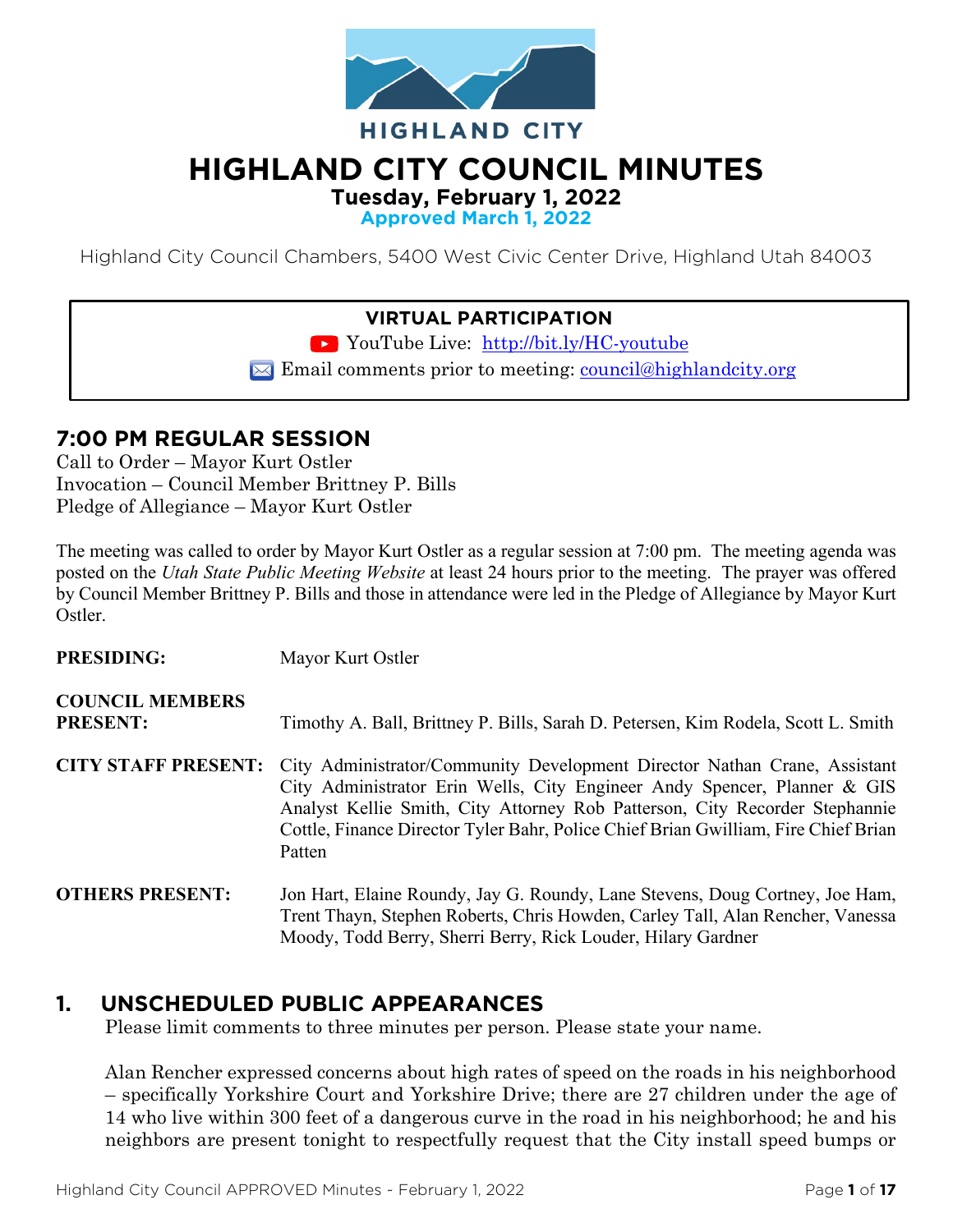other traffic calming devices in their neighborhood to slow people down as they are navigating the curve. He has heard feedback from the City about the concern about speed bumps for snowplow drivers; he has also been advised to contact the Police Department to address dangerous habits. However, law enforcement cannot be everywhere all the time and he and his neighbors feel that another action is warranted. He invited the Mayor and Council to visit his neighborhood to personally witness dangerous driving habits on the roads.

Carly Tall addressed the same issue as Mr. Rencher; she spoke to the high rates of speed and two curves on the same roadway. The conditions are problematic for families with small children and she and her neighbors are requesting appropriate action from the City to provide the needed protection.

Hilary Gardner spoke to the same matter as Mr. Rencher and Ms. Tall; she feels that a speed bump in front of her home is necessary. She has had kids nearly be hit by speeding vehicles. Her home seems to be a central location for many children in the neighborhood to congregate and the community mailboxes are very close to her home and the dangerous curve. She knows that the City has indicated that speed bumps create problems for snowplows, but it must be possible to mitigate those issues because other cities, such as Cedar Hills, have speed bumps at several locations. She stated that she believes all her neighbors feel the same about the dangerous conditions. She added there are other roads throughout the City where there are similar conditions, and she suggested the Council consider a speed bump policy that could be applied City-wide.

Vanessa Moody echoed the comments of those who spoke before her; she discussed different types of speed bumps that could be installed to address speeding, but that are also not problematic for snowplows. She noted her neighborhood has used social media to encourage safe driving habits in their neighborhood, but more needs to be done to make everyone aware of the presence of pedestrians, especially children, along City streets.

Steven Roberts stated that he lives directly in the line of sight of Canal Boulevard, and he referenced a recent traffic accident that resulted in his neighbor losing three trees and half of their fence. This was accident number six or seven in this location. He stated that he lives in Cedar Hills for 23 years and the traffic calming mechanisms used there are called 'speed tables'; they are very effective in reducing speed while allowing vehicles with wider wheelbases – such as snowplows – to navigate them. He thanked the Council for entertaining the concerns of residents and for considering the topic of traffic calming; there is a great deal of pedestrian traffic throughout the City and a solution must be considered to help to prevent further traffic accidents or tragedies.

Chris Howden stated he lives north of State Road 92 and 6000 West, and he is grateful for the Police presence and their efforts to address dangerous speeding behaviors. He referenced a traffic accident that resulted in one girl being paralyzed and his daughter suffering permanent nerve damage; the highest speed he is aware of to date is 107 miles per hour and that was recorded at 8:00 a.m. He asked for an action from the City to address this issue.

#### **2. CONSENT ITEMS** *(5 minutes)*

Items on the consent agenda are of a routine nature or have been previously studied by the City Council. They are intended to be acted upon in one motion. Council members may pull items from consent if they would like them considered separately.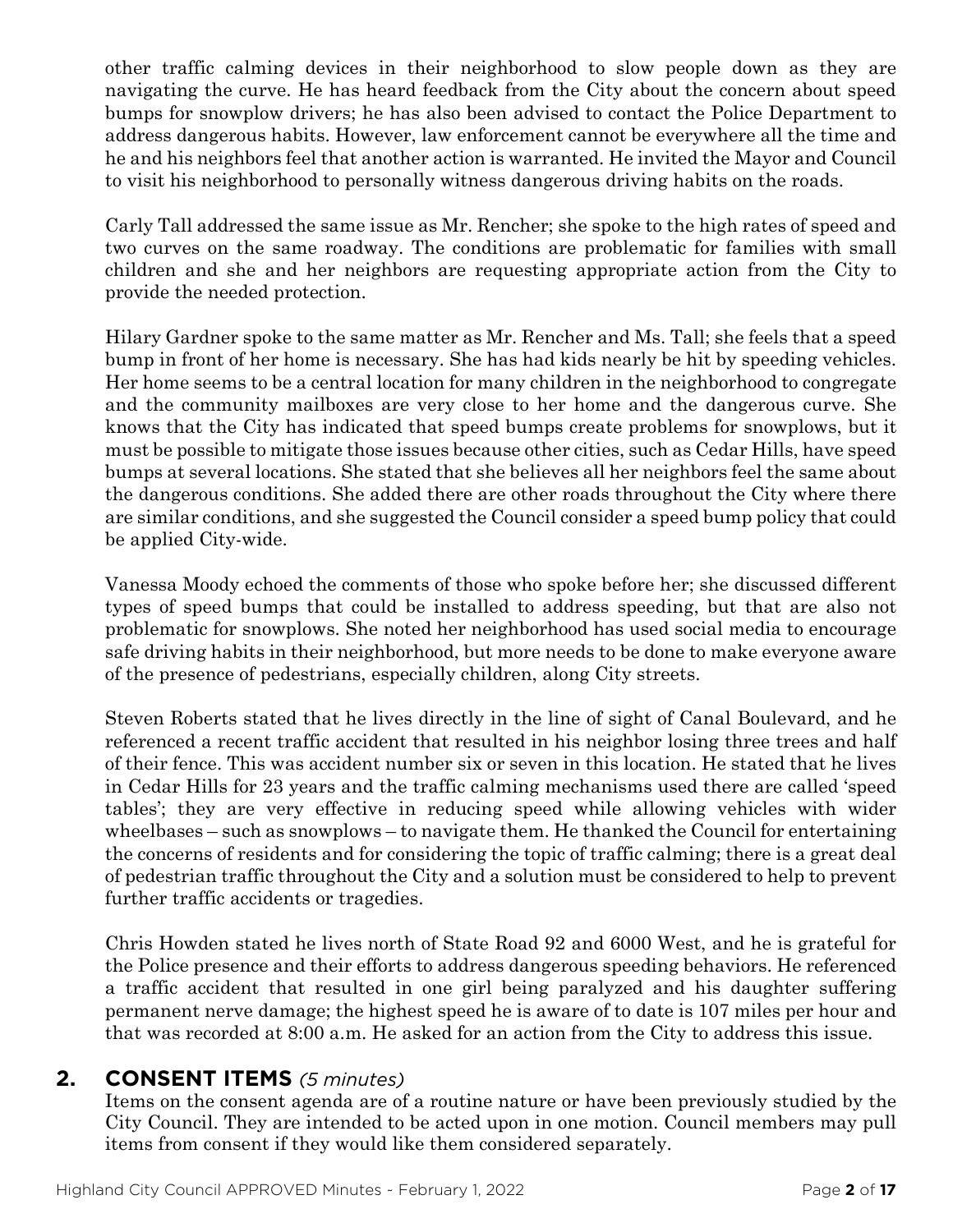#### **a. Approval of Meeting Minutes** *Administrative*

Regular City Council Meeting – November 9, 2021 and January 11, 2022

#### **b. Planning Commission Appointments** *Administrative*

The Council will consider the Mayor's request to ratify the appointment of Jay Roundy, Boyd Draper, Tracy Hill, and Trent Thayn to the Planning Commission. The Council will take appropriate action.

#### **c. Plat Amendment: Mid-Town Highland Marketplace Amended (PA-22-02)**  *Legislative* The City Council will consider a request petitioned by Joe Ham representing MNG

Highland Development LLC. The petitioner is requesting approval to adjust internal property boundaries located at approximately 5300 W 11000 N. The City Council will take appropriate action.

*Kurt Ostler asked to pull item 2b.*

*Brittney P. Bills asked to pull item 2a.*

*Council Member Scott L. Smith MOVED to approve consent item 2c.*

*Council Member Timothy A. Ball SECONDED the motion.*

*The vote was recorded as follows:*

| Council Member Timothy A. Ball   | Yes |
|----------------------------------|-----|
| Council Member Brittney P. Bills | Yes |
| Council Member Sarah D. Petersen | Yes |
| Council Member Kim Rodela        | Yes |
| Council Member Scott L. Smith    | Yes |

*The motion passed 5:0.* 

#### Item a:

Approval of Meeting Minutes: Council Member Brittney P. Bills asked for a correction to the 1/11/2022 minutes. The water tank on the equestrian property will belong to Lehi City not Highland City.

Item b:

Planning Commission Appointments: Mayor Ostler stated that he is recommending that Jay Roundy be appointed to fill Mino Morgese's unexpired term, Tracy Hill to fill a vacant seat that will expire in 2026, and Trent Thayn to serve as an alternate in a vacant position that will expire in 2026. He then asked Dr. Roundy and Mr. Thayn to introduce themselves.

Dr. Roundy provided information regarding his personal and professional background; he is looking forward to this opportunity after having served as an alternate Commissioner in Highland and other cities. He has witnessed poor planning and good planning in the past and he hopes to contribute to good planning efforts in Highland City. He has witnessed great work performed by many City employees and he is grateful to the residents for their willingness to provide input regarding matters that impact their daily life.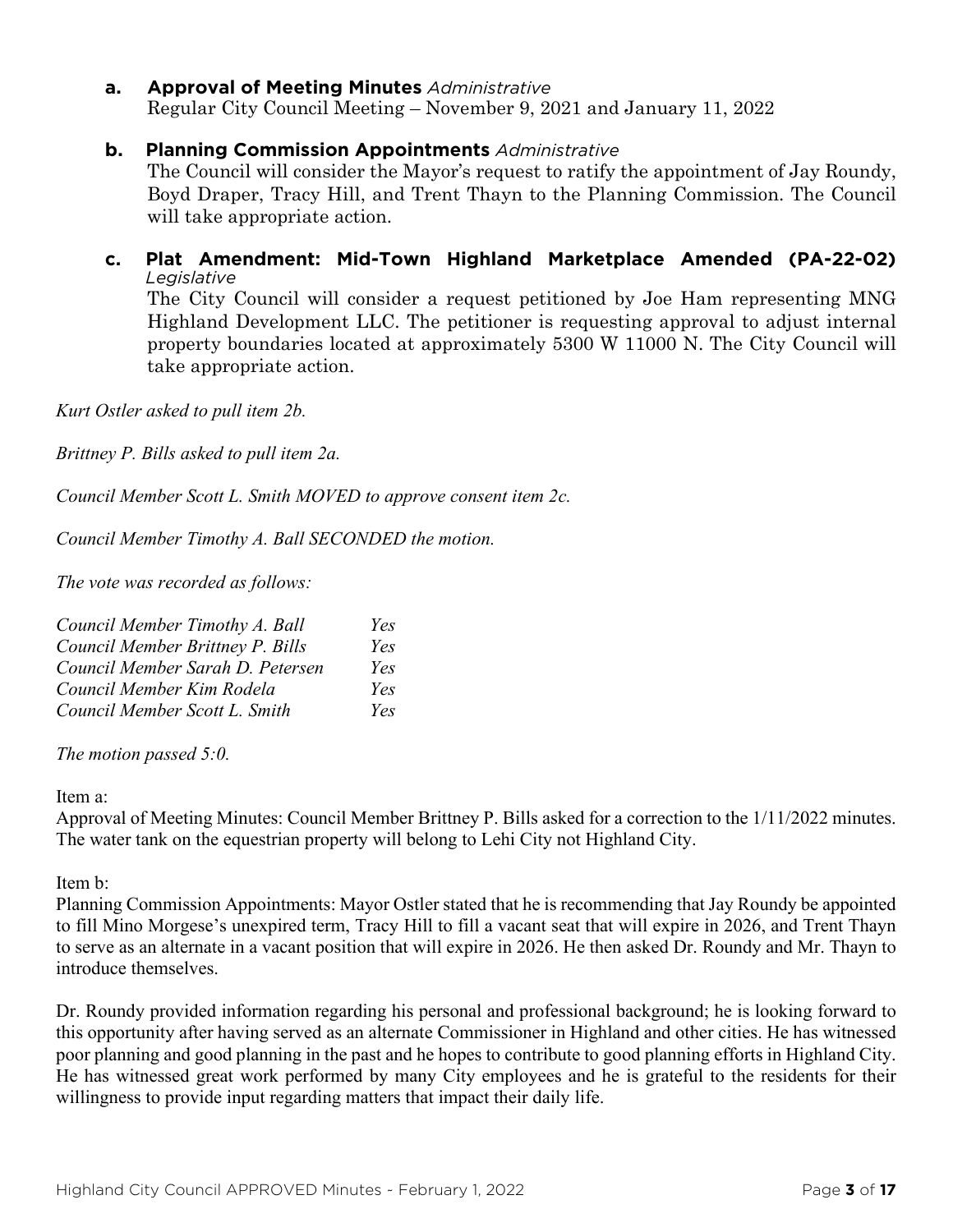Trent Thayn provided information regarding his personal and professional background and noted that he is interested in becoming more involved with the City and its future growth. He has participated as a member of other City committees in the past and feels that has provided him with valuable experience.

Mayor Ostler stated that Mr. Hill was unable to attend tonight, but he has lived in Highland for six years and works as a physician and is a faculty member of the new Noorda College of Medicine.

*Council Member Scott L. Smith MOVED to approve consent item 2a approval of meeting minutes, as corrected, and consent item 2b, Planning Commissioner appointments.*

*Council Member Kim Rodela SECONDED the motion.*

*The vote was recorded as follows:*

| Council Member Timothy A. Ball   | Yes |
|----------------------------------|-----|
| Council Member Brittney P. Bills | Yes |
| Council Member Sarah D. Petersen | Yes |
| Council Member Kim Rodela        | Yes |
| Council Member Scott L. Smith    | Yes |

*The motion passed 5:0.* 

Mayor Ostler then asked that the Council consider moving to item eight on the agenda given there several residents in attendance to hear discussion of pedestrian crossings and speed limit signage. There were no objections voiced by the Council.

## **8. DISCUSSION: PEDESTRIAN CROSSING WARNING AND SPEED LIMIT SIGNS** *Administrative*

The City Council will discuss the use of pedestrian crossing advance warning signs at select trail crossings and flashing 'Your Speed' speed limit signs. This item is being presented for discussion and direction only. No formal action will be taken.

City Engineer/Public Works Director Spencer reported there are a number of trails that cross roads not at a formal intersection. For example: The American Fork Canyon Ditch Trail, also known as the Highland City Main Trail, bisects the City between Town Center East and 6400 West. This trail is 1-1/4 mile in length and is used daily. While most of the trail is behind private properties and internal to subdivision blocks, it does cross collector class roads such as 6000 West and 5600 West and local roads such as 5720 West and 6250 West. Another example of a trail that crosses local and collector roads is the Murdock Canal Trail. Currently, on busier streets the crossings are identified by a "pedestrian crossing sign" and on street striping. He presented photographs of the optional pedestrian crossing locations throughout the City as well as the types of signs that would be used to notify motorists of a designated crossing location. The Rectangular Rapid Flashing Bar (RRFB) style solar pedestrian crossing light is a user activated LED warning sign. The lights are linked via Bluetooth and are activated when the user pushes a button on either side of the road. The LED light bar will flash in a rapid wig-wag pattern which is easily seen in daytime hours as well as at night. UDOT as well as some of our neighboring communities are using these devices at similar mid-block crossings. The cost per location (as of January 2022) is \$7,084.22 excluding time and materials for installation. The City has received a request for a RRFB sign on 6000 West where the Main City Trail bisects with 6000 West.

He then discussed flashing speed limit signs, which inform motorists of 'their speed' when they pass the sign. These signs are frequently installed on roads where excessive speed is perceived or shown through a traffic data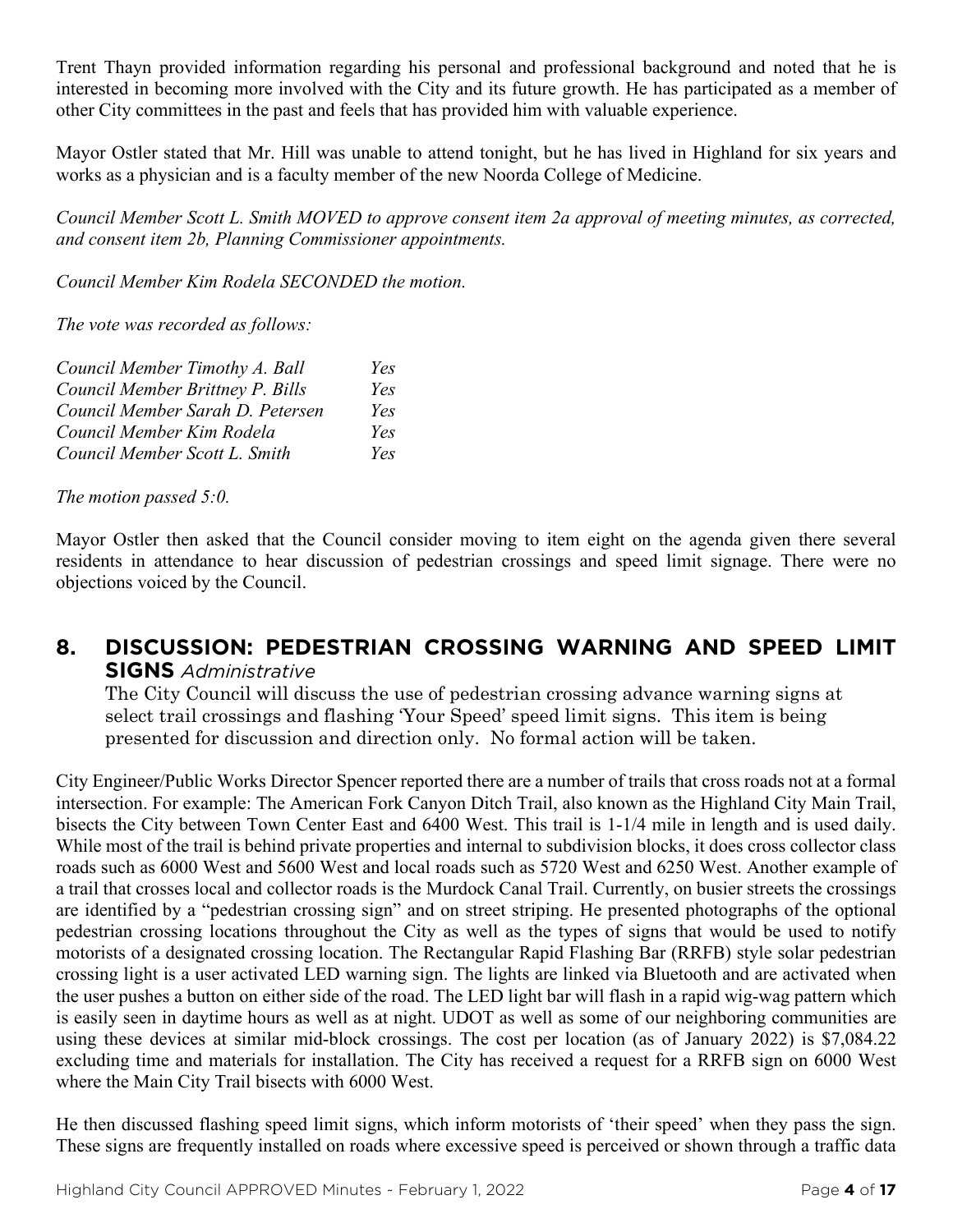report. These signs show the vehicle speed and blink with a bright white strobe when the posted speed is exceeded by five miles-per-hour of the posted speed limit. The sign powers down when there is no traffic present. Current locations of these signs include Angels Gate, Country Club Drive, The cost per location (as of November 2021) is \$6,198 excluding time and materials for installation. The initial purchase includes a free one-year courtesy cloud data provision that can be utilized to track vehicle volume and speed. If this information is deemed valuable, a data package can be purchased on an annual basis to continue the service. Order time is approximately 4 to 6 weeks. Staff recommends that the City Council consider implementing policies that define the conditions that these types of signs will be considered for installation. The concept behind development of this criteria is justification for both the initial cost and the ongoing maintenance costs. A traditional, non-flashing, pedestrian crossing signage will cost approximately \$300 in materials. As such, the cost of a flashing sign crossing is approximately 23 times the cost. The flashing signs also require a more intensive maintenance effort than traditional signage. Examples of determining criteria for these types of signs may be:

"Flashing Pedestrian Warning Signs: Number of daily vehicles on the roadway being crossed, roadway classification, location of signs (intersection or mid-block), number of users on the trail or pedestrian sidewalk, accident history."

"Flashing Speed Limit Signs: Roadway classification (collector, local road, etc.) Percentage and severity of daily cars driving over speed limit, roadway geometry, accident history."

Council Member Peterson asked if staff is recommending the installation of the RRFB sign on 6000 West where the Main City trail bisects 6000 West, and then working to develop a policy including criteria that must be met in order to install future signs. Mr. Spencer answered yes. Council Member Peterson inquired as to the funding source for the RRFB sign. Mr. Spencer stated it can be paid for from the City's streets maintenance budget; if a policy is created by the Council, it would be appropriate to consider an annual funding amount for any future signs to be installed throughout the City.

Council Member Bills inquired as to the expected costs for ongoing maintenance of RFFB signs or speed limit signs. Mr. Spencer stated he is not sure of a definitive cost, but he would estimate just a few hundred dollars per year for replacement of lights or electrical infrastructure. Council Member Bills suggested that a potential policy include a provision for neighborhoods to raise the money for a sign; she also asked Mr. Spencer to address the requests made during the public comment period for speed tables to be installed on roadways throughout the City. Mr. Spencer stated that speed tables could be considered on a broad policy governing traffic calming measures for the City; he advised that the Council should be willing to consider speed tables in all areas of the City upon approval of a speed table in one neighborhood of the City. The City has a fixed amount of resources and conflicting needs or demands on roads throughout the City and it is necessary to strike a balance and objective way of addressing speed control.

Council Member Rodela stated she is supportive of considering a collective policy or program that can be used to evaluate any type of request for a speed calming or safety measure at specific locations in the City. This led to high level philosophical discussion among the Council regarding necessary components of a traffic calming policy; citizen involvement in identification of appropriate locations for traffic calming tools – including speed tables;

Mayor Ostler then stated that the Council needs to determine if they are comfortable proceeding with the installation of the RRFB sign on 6000 West near the trail crossing or if they want to wait to develop a policy that considers traffic calming measures for the entire City. Council Member Ball stated that he would like to proceed with the installation of the light in advance of creating a City-wide policy; he emphasized that the main role of the City is to protect its residents and helping to curb dangerous activities on City roadways is part of that role. He indicated he is very supportive of prioritizing the creation of a policy that will govern the installation of traffic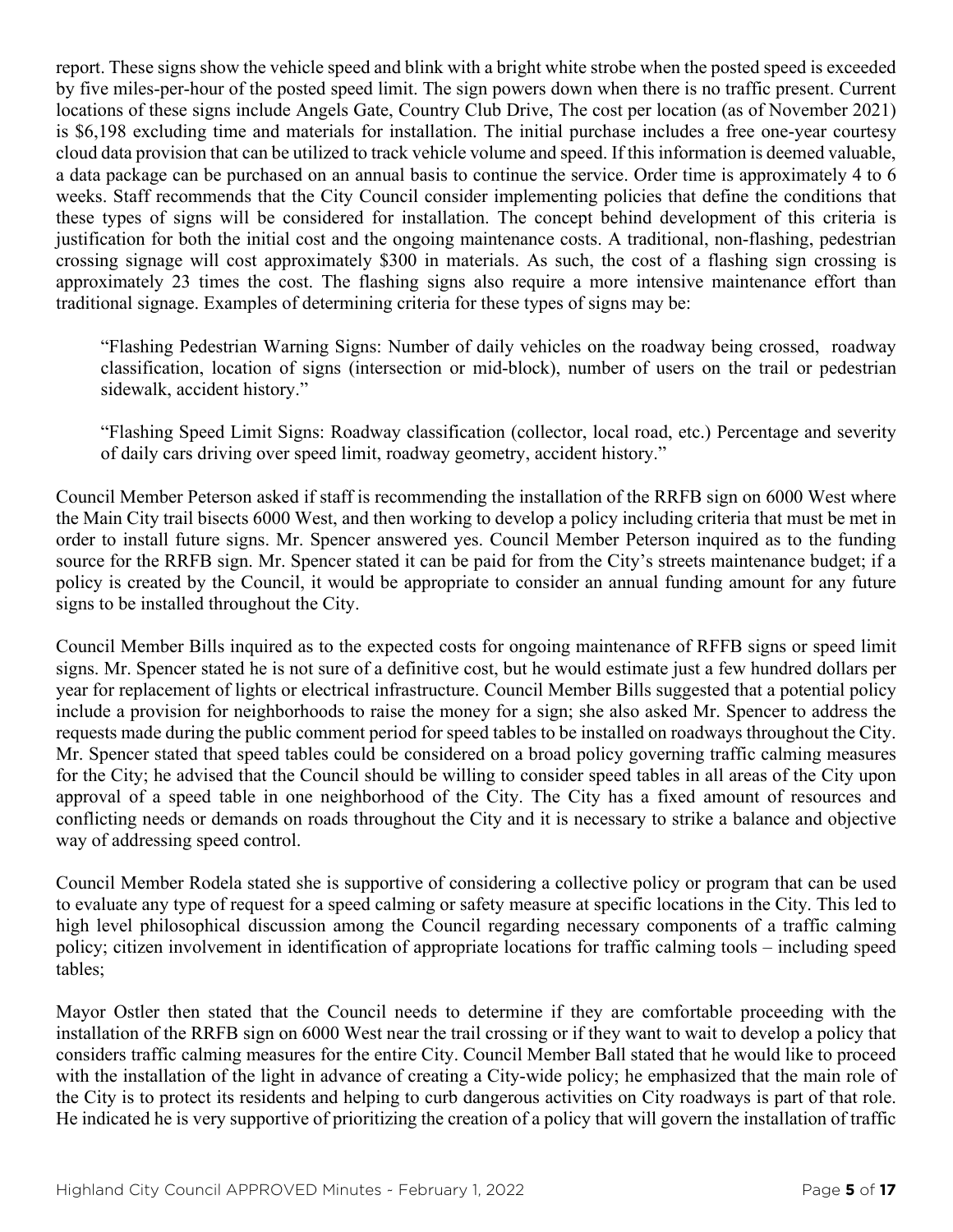calming measures in the future. Council Member Smith agreed but noted that it is important for the City to carefully examine funding sources for these types of future improvements.

Mayor Ostler facilitated discussion among the Council regarding the process they would like to employ to create a policy; they determined to assign two Council members to work with staff to identify optimal traffic calming tools and present those items to the entire Council in a work session setting for broad discussion of a City-wide policy.

Council Members Smith, Rodela, Ball, and Peterson offered support for installing the RFFB sign on 6000 West where the Main City Trail crosses the road. They indicated that it would be helpful to gather data from the sign that can be used to inform the creation of a City-wide policy. The Council then discussed the idea of also installing a flashing speed limit sign at State Road 72 and 6000 West in advance of the development of a City-wide policy; they offered their support for installing the sign now for the same reasons as approving the installation of the RFFB sign at this time.

Council Member Peterson then addressed the residents who spoke during the public comment period and indicated she has heard their concerns about speeding on Yorkshire Court and Yorkshire Drive; she would like comprehensive traffic data for those roads in order to appropriately respond to the concerns of the neighborhood. Mr. Spencer stated he will place traffic counting devices in that area that will capture vehicle counts and speeds throughout the day.

#### **3. PUBLIC HEARING: TEXT AMENDMENT – FREESTANDING SIGNS**  *Legislative*

The City Council will hold a public hearing to consider a request by Joe Ham to amend Sections 3-707 and 3-710 of the Development Code relating to commercial freestanding signs. The City Council will take appropriate action.

Planner & GIS Analyst Smith reported applicant, Joe Ham, is the representative for MNG Highland Development LLC, the developer for the commercial property in the Highland Marketplace subdivision. The applicant explains in the attached narrative that because of the size and depth of the project, retailers and users need identification along the street fronts to draw customers into the development. The site has the potential for up to 22 businesses that would be at a disadvantage as their building signage may not be visible from the street. She summarized the specific text amendments the applicant is requesting as follows:

- 1. Location: The proposed amendment allows a freestanding sign to be constructed within 300 feet from the intersection of SR-92 and SR-74 and within 80 feet of a residential zone. The applicant is requesting the decrease in distance from the intersection because the existing requirement of 400 feet from the intersection lines up with the Blue Lemon property, which is owned by a separate property owner. They are requesting 300 feet from the intersection to allow them to put the freestanding sign in front of their property with Treehouse Dental.
- 2. The request to decrease the distance from a residential zone is a result of the residential zone on the other side of Alpine Hwy. The Development Code currently requires a freestanding sign be no closer than 150 feet from a residential zone. 150 feet from the residential zone across the street goes into the Blue Lemon parking lot. It is assumed that when the Code was written, the distance requirements were imposed only taking the residential zones to the north and the west into consideration. The request is to decrease the distance to 80 feet to allow the developer to put a sign in the parkway detail.
- 3. Size: The applicant is requesting to increase the maximum height of 18 feet to 40 feet for a commercial freestanding sign.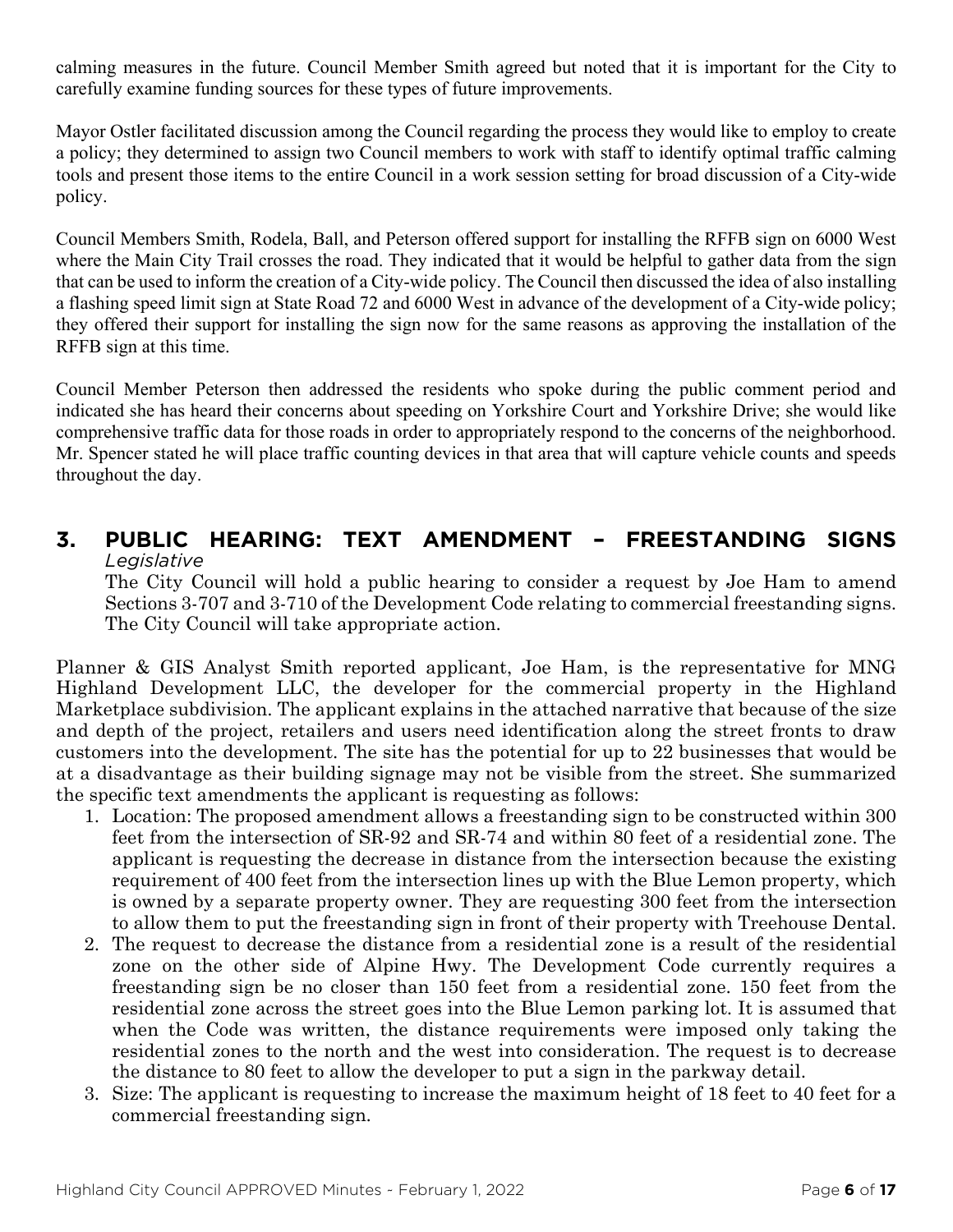- 4. Material: The proposed amendment adds painted aluminum as an acceptable material for commercial center freestanding signs. The amendment also adds,
	- a. "Lettering and logos may also be created using solid aluminum faces with routed out graphics displaying backlit "push-through" or "back-up" acrylic with 1st surface vinyl."
- 5. Lighting: The amendment allows the sign to be internally illuminated through acrylic or polycarbonate faces.
- 6. Landscaping: The applicant is requesting to remove minimum requirements for plant types (perennials, annual vegetation, and evergreen type landscaping). The requirement to incorporate a minimum of 2 square feet of landscaping for every linear foot of sign length around the base of the sign will still remain.

Ms. Smith noted table 3-707A that identifies the overall height, size, frontage, location, and material requirements for each type of sign in each commercial zone would also be updated to reflect these changes. The Planning Commission held a public hearing on January 25th, 2022 and there was one resident that objected to the request. They raised concerns regarding Highland's residential nature and the community design element of the General Plan. The Planning Commission's general concerns were the height and location of the signs. The Commission discussed possibly continuing the item, but the applicant preferred to forward the request on to the City Council, as there are leasing deadlines they are hoping to meet. The Planning Commission voted to recommend denial of the proposed text amendment due to concerns with the proposed height and depth of the signs. They did make clear that they were in favor of the proposed lighting and letter style, and the landscaping changes. Each Commissioner shared their preferences for the amendment:

- Commissioner Howden favored a 20-foot height maximum and to keep the existing location requirements.
- Commissioner Moore approved of a 25-foot height maximum and decreasing the 7-foot-tall rock base to a 3-foot base.
- Commissioner Morgese agreed with Commissioner Moore's recommendation.
- Commissioner Abbott favored a 20-foot height maximum and had concerns with the location for the residents across Alpine Hwy.

Ms. Smith noted that subsequent to the Planning Commission meeting the applicant has revised the proposal to address the Planning Commission's concerns. The revised proposal is as follows:

• Size: The applicant is requesting to increase the maximum height of 18 feet to 25 feet for a commercial freestanding sign. The revised proposal also includes a decrease to four (4) feet in depth rather than the originally proposed five (5) feet.

She then summarized staff's analysis of the application, citing several sections of the General Plan and Development Code of the City; she also noted that staff researched the freestanding sign requirements in commercial zones of neighboring cities and found the following:

- American Fork: 35'
- Cedar Hills: 30'
- Pleasant Grove: 35'
- Orem: 26' average (dependent on distance between the sign and right-of-way)
- Provo: 35'

The proposed amendment is to allow a maximum height of 40'. The proposed amendment appears to meet the following findings:

• The amendment is consistent with goals and policies in the economic element of the General Plan.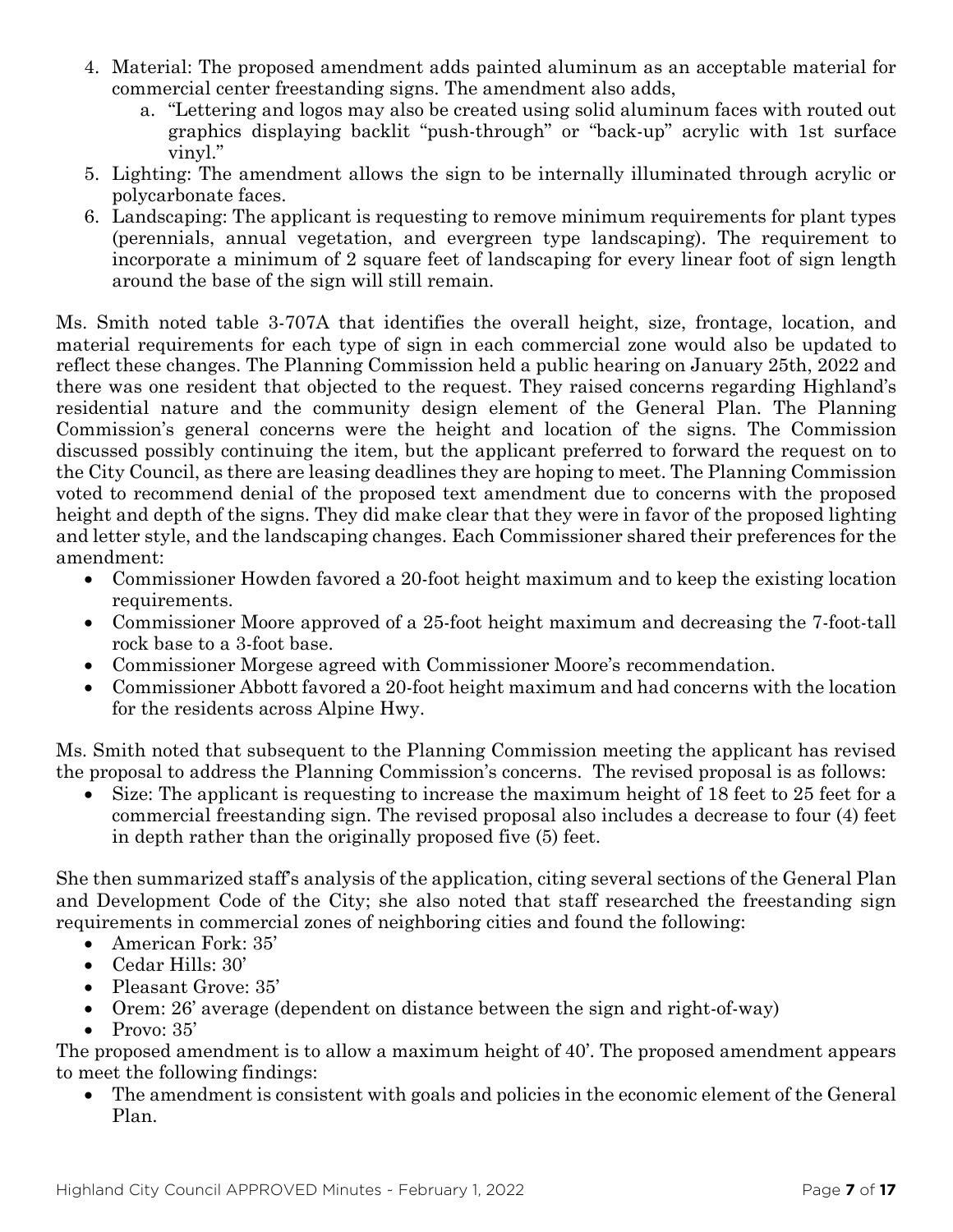- The proposed amendment is consistent with the purpose stated in the Development Code of regulating overall sign design and location.
- The proposed amendment exceeds the typical height of freestanding commercial signs in neighboring cities.

Ms. Smith concluded staff recommends that the City Council hold a public hearing, discuss the maximum height and the location discrepancies in the Code, and determine whether or not the amendment is appropriate.

Mayor Ostler invited input from the applicant.

Joe Ham, MNG Development, reviewed the site plan for the project and indicated it has been designed in a way that is different from most other shopping centers; he has created somewhat of a plaza inside the development after finding it impossible to attract a big-box retailer to the area. Tenants that are considering locating in the project have expressed the need to advertise along Timpanogos and Alpine Highways and in order to do that, it is necessary to increase the height of the sign. He is hoping the Council will support a 25-foot sign height, as that is the amount he needs to be able to provide adequate advertising for 22 tenants.

Council Member Bills stated she listened to the Planning Commission's discussion of the application and appreciates their thorough analysis of the application. She feels that Mr. Ham has been very responsible with their design for this project and in attracting quality tenants to the project; when also considering that this amendment would apply just to the zoning designation that has been assigned to this project, she is comfortable approving the current proposal. Mayor Ostler asked if the amendment will only apply to the CR zone. Ms. Smith stated it will apply to the CR, C1, and Commercial Town Center. She added there is already a commercial freestanding sign in the C1 zone, so the maximum number of signs has already been installed for that zone.

Council Member Rodela echoed Council Member Bills' comments and indicated she feels it is appropriate for the Council to consider amendments like this one in order to help businesses that have invested in Highland City be successful. Council Member Smith agreed and indicated he is glad to see this subject property develop as it will provide much needed revenue for the City. He is willing to approve the 25-foot sign height and thanked Mr. Ham for compromising on his original request for a sign height of 40 feet. Mayor Ostler agreed with the comments about the importance of helping businesses locating in Highland be helpful; it is clear that it is necessary to increase the visibility of signage for the subject project.

Mayor Ostler opened the public hearing at 8:26 p.m.

Doug Cortney stated that he originally spoke against the amendment during the Planning Commission public hearing, but that was based upon a concern about a sign that would be 40 feet in height; he appreciates the compromise the applicant has made, and he is no longer opposed to the request. However, he does have some technical concerns about the proposal; first is related to Section 3.7.10, which states that commercial center freestanding signs shall be similar in design, color, and material throughout Highland. This seems to preclude approval of the intended signs for those project as they clearly are not similar in design, material, or color to other existing commercial freestanding signs. As such, the code text should probably be amended as part of this action. Additionally, the proposed sign appears to have size in excess of 300 feet per side, but section 3.7.07 limits the size to 275 feet per side. That text should also likely be amended before approving the sign request. Sections 3.7.07 and 3.7.10 describe height requirements differently in a way that he thinks is confusing and these discrepancies should be corrected or clarified. Also,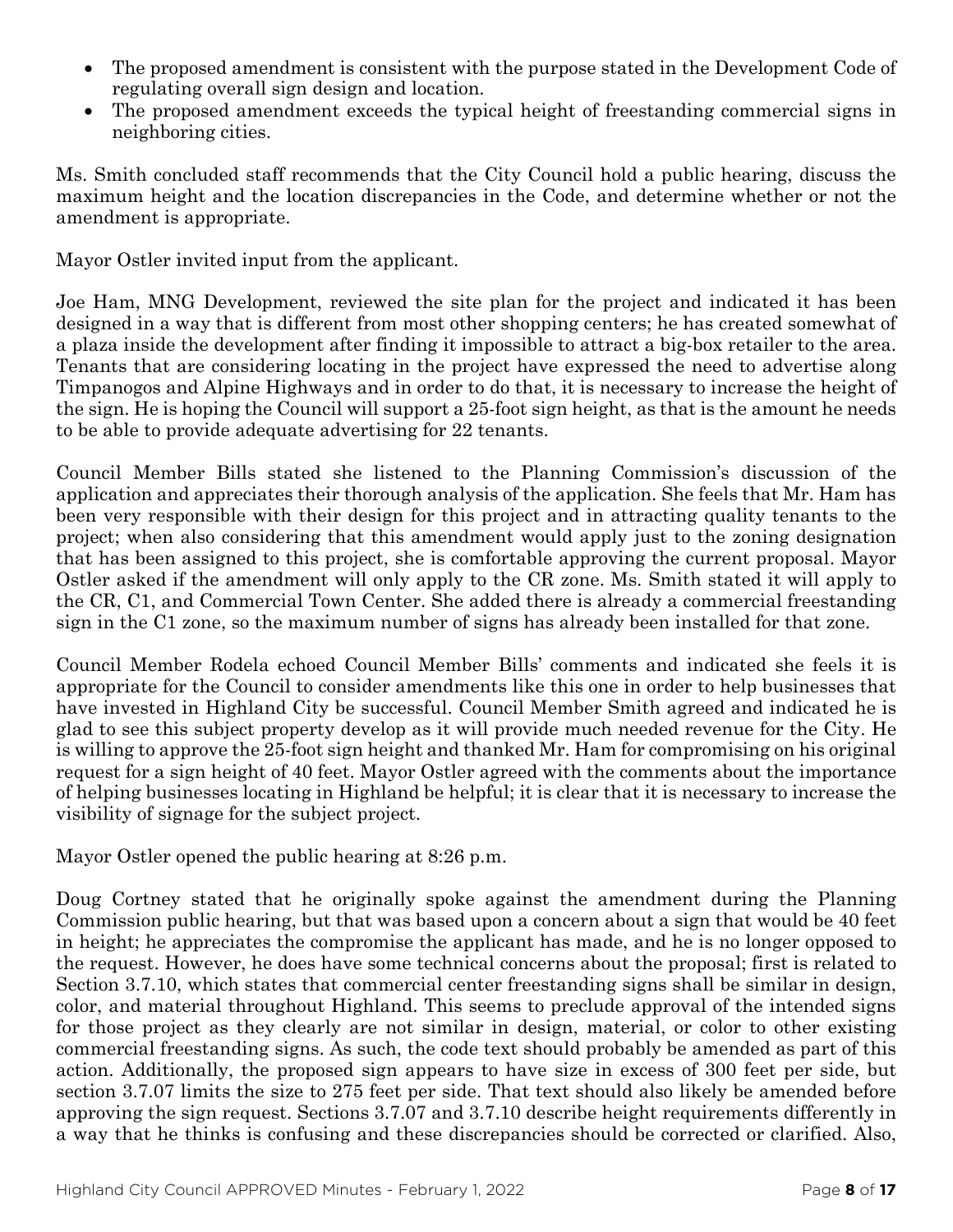the term 'light pollution' found in Section 3.7.10 does not appear to be defined in the City's development code. In the case of a sign with external lighting, light pollution can be clearly defined, but in the case where the sign is lit internally, this matter should be defined. Finally, for the C1 and Town Center Zones, the proposed 3.7.07 and 3.7.010 have conflicting requirements for freestanding signs; one lists a maximum height of 15 feet while the other lists a maximum height of 25 feet. He stated that he is encouraging the Council to approve the proposal, but feels it is necessary to address the conflicts in the code.

There being no additional persons appearing to be heard, Mayor Ostler closed the public hearing at 8:30 p.m.

Council Member Rodela asked that City Attorney Patterson respond to the comments made by Mr. Cortney. Mr. Patterson stated he is not surprised that there are some inconsistencies in the Code that need to be rectified but handling those tonight may be difficult. It would be more appropriate to take action on the application tonight and then refer the other issues to the Planning Commission for a recommendation.

Mayor Ostler then asked the Council if they are comfortable with applying the amendments to all commercial zones or just the CR zone; he also asked them to weigh in on the proposed location of the sign. Council Member Peterson stated she is supportive of the proposed sign location and is in favor of applying the change to all commercial zones in the City; many businesses in the City are hard to identify based upon signage alone.

Council Member Bills asked if the amendment would extend to The Boyer Company project. Ms. Smith answered no as that project has the PD zoning designation. She stated that the code specifies that the amendment would apply to the C1, CR, and Town Center zones and also that the minimum project size for a freestanding sign is four acres. City Administrator/Community Development Director Crane added that the PD zone references back to the zoning ordinance, so if The Boyer Company project meets the defined standards, there could potentially be a similar sign in that project.

Mr. Patterson advised that it would be good for the Council to clarify the maximum square footage for freestanding signs; this could be accomplished by an adjustment to 3-707a regarding commercial freestanding signs in the CR zone to increase the maximum square footage for signs commensurate with the dimensions the Council is approving.

*Council Member Brittney P. Bills MOVED that the City Council approve this proposal to amend sections 3-707 and 3-710 of the Development Code, with an amendment to Table 3-707A for the CR commercial freestanding signs to increase the maximum square footage to be in line with dimensions discussed.*

*Council Member Scott L. Smith SECONDED the motion.*

*The vote was recorded as follows:*

| Council Member Timothy A. Ball   | Yes |
|----------------------------------|-----|
| Council Member Brittney P. Bills | Yes |
| Council Member Sarah D. Petersen | Yes |
| Council Member Kim Rodela        | Yes |
| Council Member Scott L. Smith    | Yes |

*The motion passed 5:0.*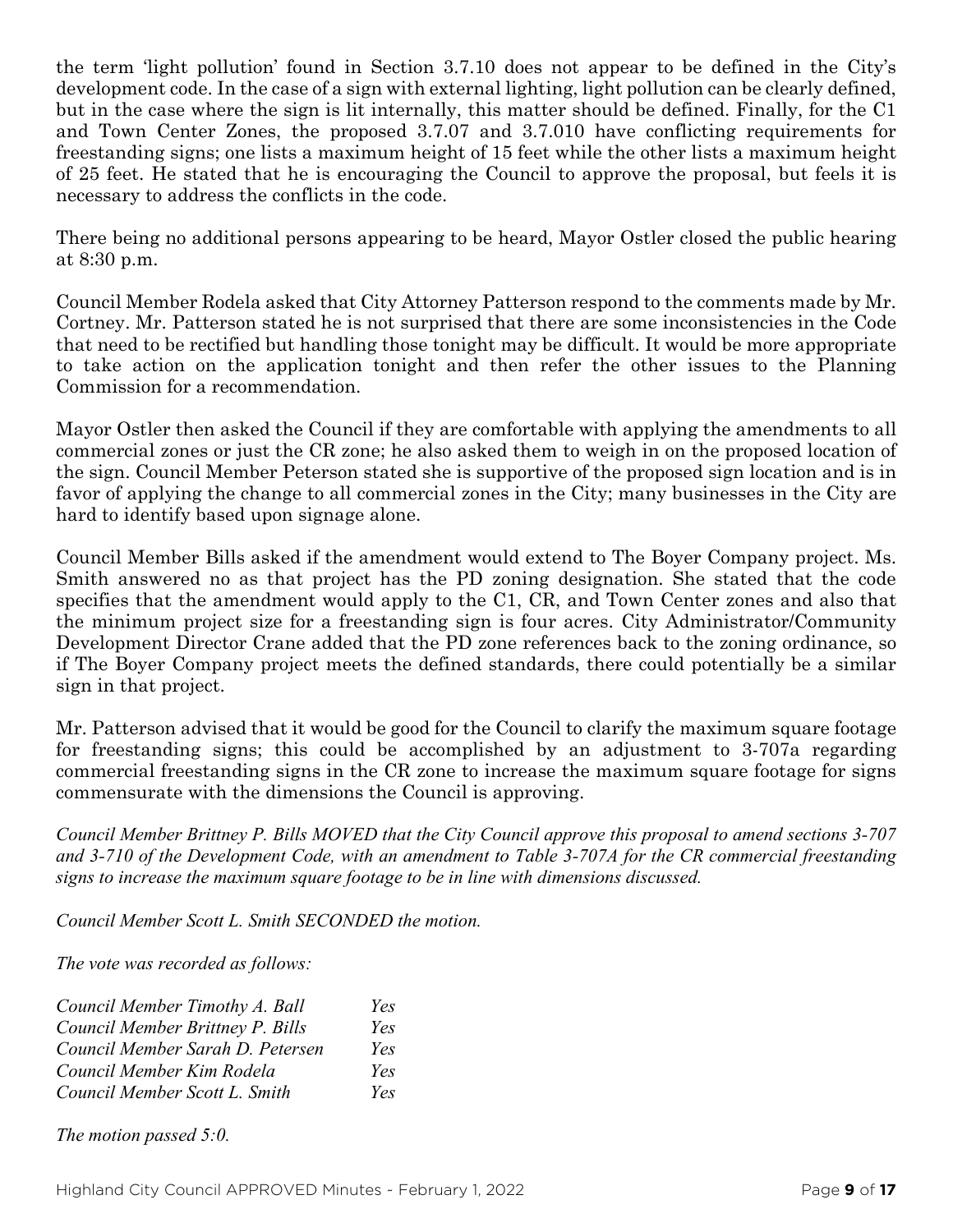#### **4. ARCHITECTURAL REVIEW: HIGHLAND MARKETPLACE PHASE 2** *Administrative*

The City Council will consider a request by Joe Ham, representing MNG Highland Development LLC, for approval of the architecture of three (3) buildings in the Highland Marketplace. The City Council will take appropriate action.

Planner & GIS Analyst Smith the applicant is requesting architectural approval for three of the eight buildings in the Highland Marketplace site plan:

- Building A includes 5 main entrances with awnings over each of the facades. Canopies of different heights extend over 3 of the units. The building has display windows along the east and south sides.
- Building B has 3 main entrances. Display windows extend all across the south and east sides, and there is one on the west. The south side will face the plaza area, and the north will face the parking lot. This building also includes the awnings/canopies over the entrances and display windows. Signage will be on the north side facing the parking lot as well as the south facing the plaza.
- Building C has 3 main entrances with awnings over each. Display windows are shown on the north and east elevations. The north elevation will face the plaza. The south will face the existing parking lot and commercial buildings in Highland Marketplace. Signage will be placed on both the north and south elevations.

The proposed architecture of the retail building is comprised of stucco, cultured stone, and cement with a painted wood texture. The materials reflect a color theme of greys, browns, and beige.

The Planning Commission reviewed the request on January 25, 2021 and shared their appreciation for the updated elevations. The Commission recommended approval of the proposed architectural plans subject to the two (2) stipulations recommended by staff:

- 1. All signage shall require a separate permit and meet the requirements of the Development Code.
- 2. The roofline shall be adjusted to meet the requirements in the Development Code.

Subsequent to the Planning Commission approval, the applicant has provided updated elevations to comply with the roofline requirements in the Development Code, therefore the second stipulation recommended by the Planning Commission has been removed.

Ms. Smith then discussed staff's analysis of the application and its conformance with the Development Code and development agreement for the project; with the recommended stipulations, the proposed architectural elevations appear to meet the following findings:

- It is consistent with the Highland City Development Code.
- It is compatible with existing and future development within the CR Zone.
- It is consistent with the intent of the Development Agreement for Highland Marketplace.

Staff recommends that the City Council approve the proposed architectural plans subject to the following stipulations:

1. All signage shall require a separate permit and meet the requirements of the Development Code.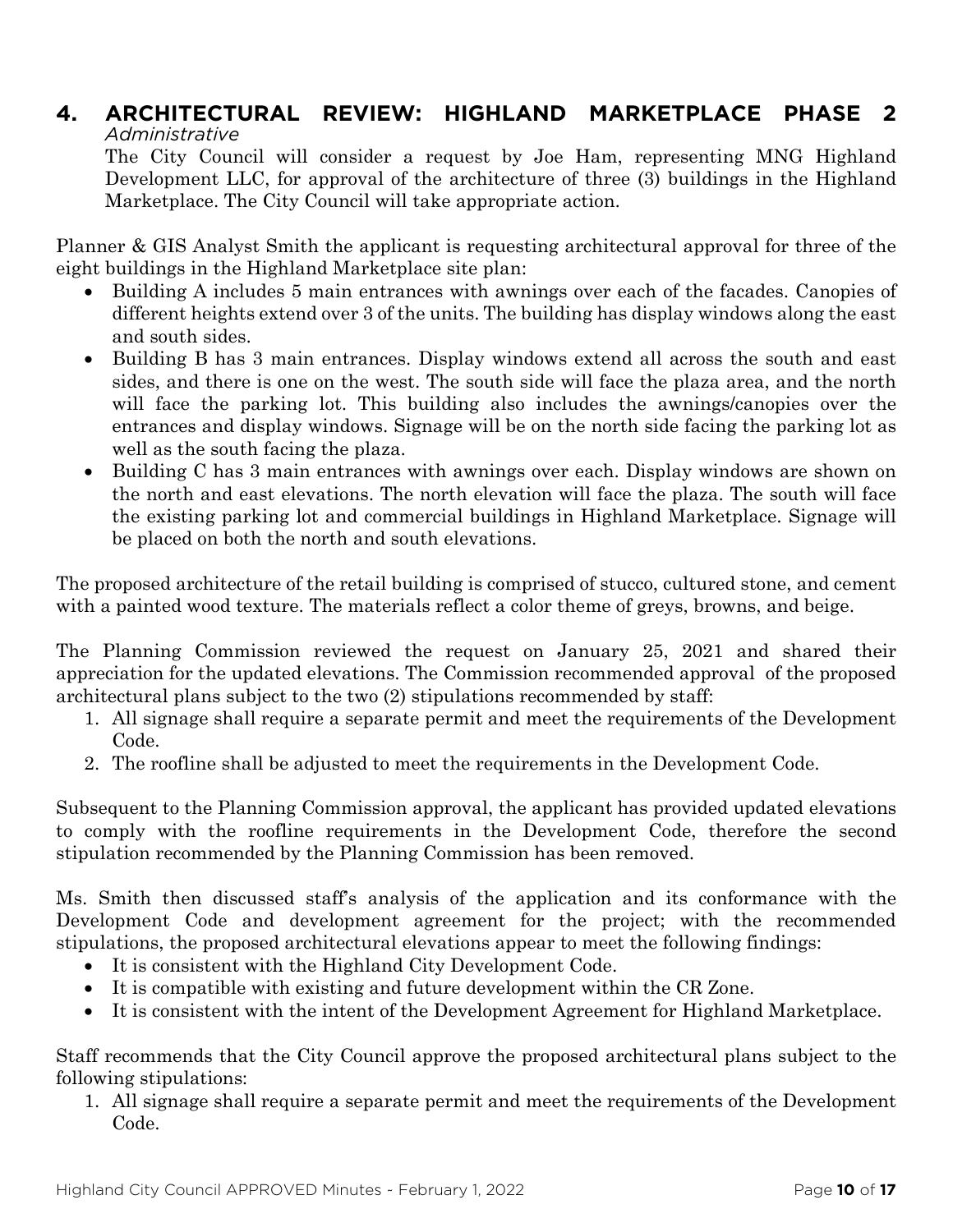2. The architectural elevations of the three (3) buildings shall comply with the building elevations date stamped January 27, 2022.

Mayor Ostler invited input from the applicant.

Joe Ham, MNG Highland Development, LLC, stated the change is intended to comply with staff's recommendations regarding the elevations for the project.

Council Member Smith asked if each building will have multiple businesses located in it. Mr. Ham answered yes, noting one will contain a full-service restaurant.

*Council Member Scott L. Smith MOVED that the City Council accept the findings and approve the architectural plans for Building A, Building B, and Building C in Highland Marketplace subject to the following two (2) stipulation recommended by Planning commission and Staff.*

- *1. All signage shall require a separate permit and meet the requirements of the Development Code.*
- *2. The architectural elevations of the three (3) buildings shall comply with the building elevations date stamped January 27th, 2022.*

*Council Member Timothy A. Ball SECONDED the motion.*

*The vote was recorded as follows:*

| Council Member Timothy A. Ball   | Yes |
|----------------------------------|-----|
| Council Member Brittney P. Bills | Yes |
| Council Member Sarah D. Petersen | Yes |
| Council Member Kim Rodela        | Yes |
| Council Member Scott L. Smith    | Yes |

*The motion passed 5:0.* 

#### **5. ORDINANCE AND POLICY AMENDMENT: AMENDMENT TO HMC 2.28, GOVERNMENT RECORDS ACCESS AND MANAGEMENT; ADOPTION OF RETENTION SCHEDULE** *Legislative*

The City Council will consider a request by staff to update and revise the City's municipal code related to Government Records and to adopt a new retention schedule policy for City records. The City Council will take appropriate action.

City Attorney Patterson reported that the City Code is out of date and conflicts with Utah State Code, Title 63G, Chapter 2, which provides mandatory state standards regarding the right of the public to access government records and the responsibility of government entities, including Highland City, regarding record access, maintenance, and retention. He noted that code also allows municipalities to enact or establish codes or policies regarding fees, appeals from denials of fee waivers or access to record, and policies regarding the retention of public records. Highland City's code (Municipal Code 2.28) and policy regarding government records were adopted in 1992 and have not been substantively or officially updated since then. This request seeks to bring the City's code and records retention policy up-to-date with current state standards and city practices. The proposed code changes streamline the City's code to meet current state law and City practices: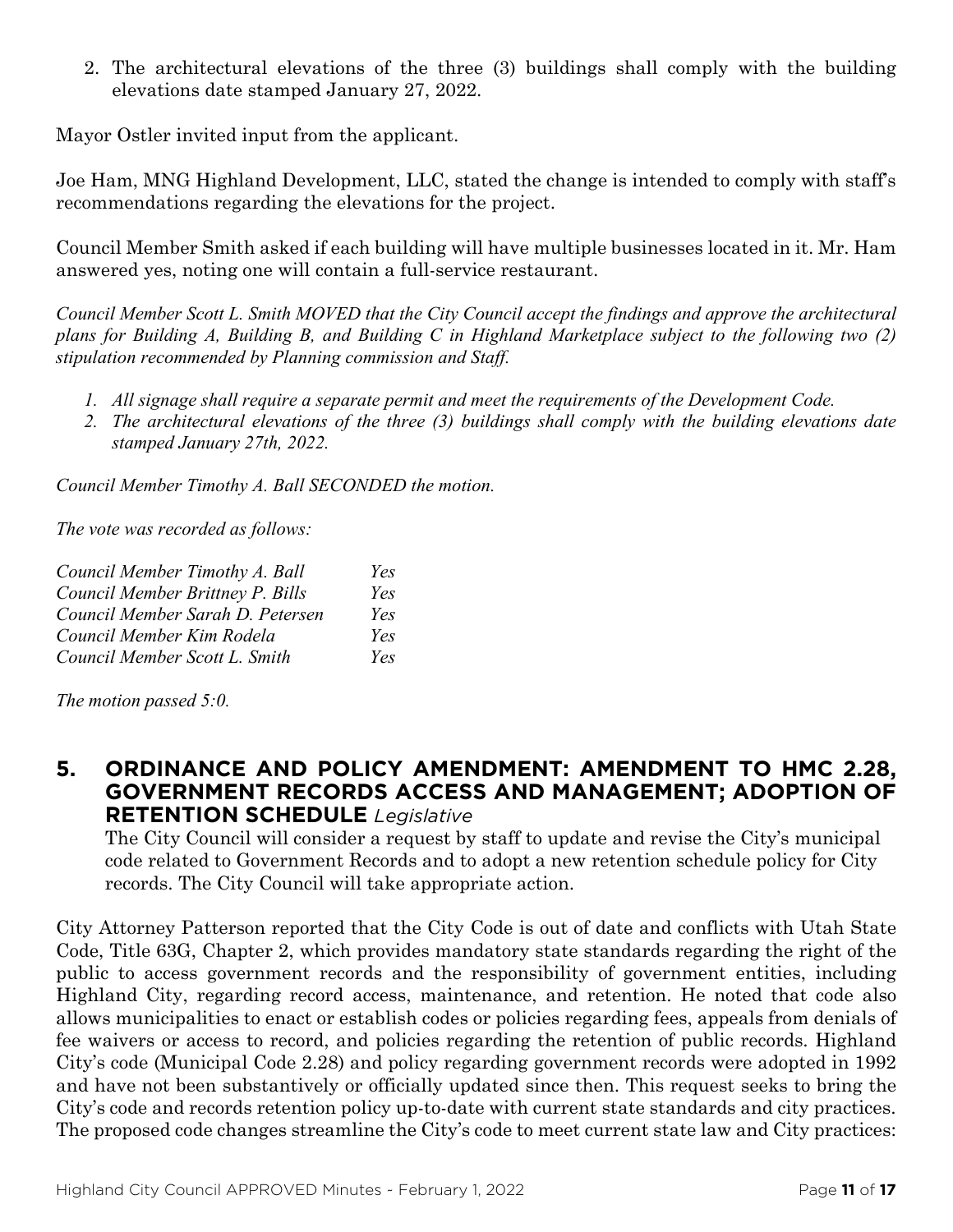- a) Removed redundant language regarding definitions and record classification, as these are governed by state law
- b) Incorporated state law for procedures and timeframes for individuals who submit records requests and for the City's response to those requests
- c) Updated the appeal process to clarify that appeals are heard by the city's "chief administrative officer"—the city administrator—rather than the city council, as required by state code
- d) Updated fee provisions to match the City's current practice and to clarify how the City will handle fees and fee waiver requests to ensure that people do not submit multiple requests to avoid fees, to clarify that fee waivers are granted for only up to 2 hours of staff time except in extraordinary circumstances, and to establish guidelines for when a request is in the public interest, which are:
	- 1. Whether the individual requesting the record is the subject of the record; or the requester's legal rights are directly implicated by the information in the record, and the requester is impecunious.
	- 2. Whether the records relate to issues that impact all city residents, such as utilities or taxes;
	- 3. Whether the issue has been published or reported in the news in the previous six months;
	- 4. Whether the issue has been on a public meeting agenda of a Highland City public body in the previous six months; and
	- 5. Whether the requester is a member of or affiliated with a media or news outlet or requests a record to obtain information for a story or report for publication or broadcast to the general public.
- e) Matched violation/penalty section to state code

Staff also recommends updating the City's retention schedule policy—the policy that determines how long different kinds of records are kept on file. The officially adopted retention policy from the City was adopted in 1992 and incorporated the State Archives' default, general retention schedules.

Council Member Bills inquired as to the definition of 'media' or 'news' items that are subject to GRAMA; she asked if a post made on a social media outlet could be considered 'news' and subject to GRAMA. Mr. Patterson stated that may be based upon the intent of the published item, however the City would not limit access to social media records; however, a fee waiver request for a social media record would be evaluated at the time it is submitted. Any denial of a fee waiver request is an appealable action.

Council Member Smith asked if the City Administrator would be the appeal authority for the denial of a records request or fee waiver. Mr. Patterson answered yes. Council Member Smith stated that is fine, but in the case that the records that have been denied are related to the City Administrator, it may be appropriate to consider another appeal authority. He wondered if it may be appropriate to discuss the proposed code text amendment in a work session meeting; the changes are fairly complex, and he personally would like additional time to consider the amendments and discuss the proposal with the City Recorder and City Administrator. Mayor Ostler stated he is comfortable with that recommendation but asked that Mr. Patterson be given time to finish his presentation this evening.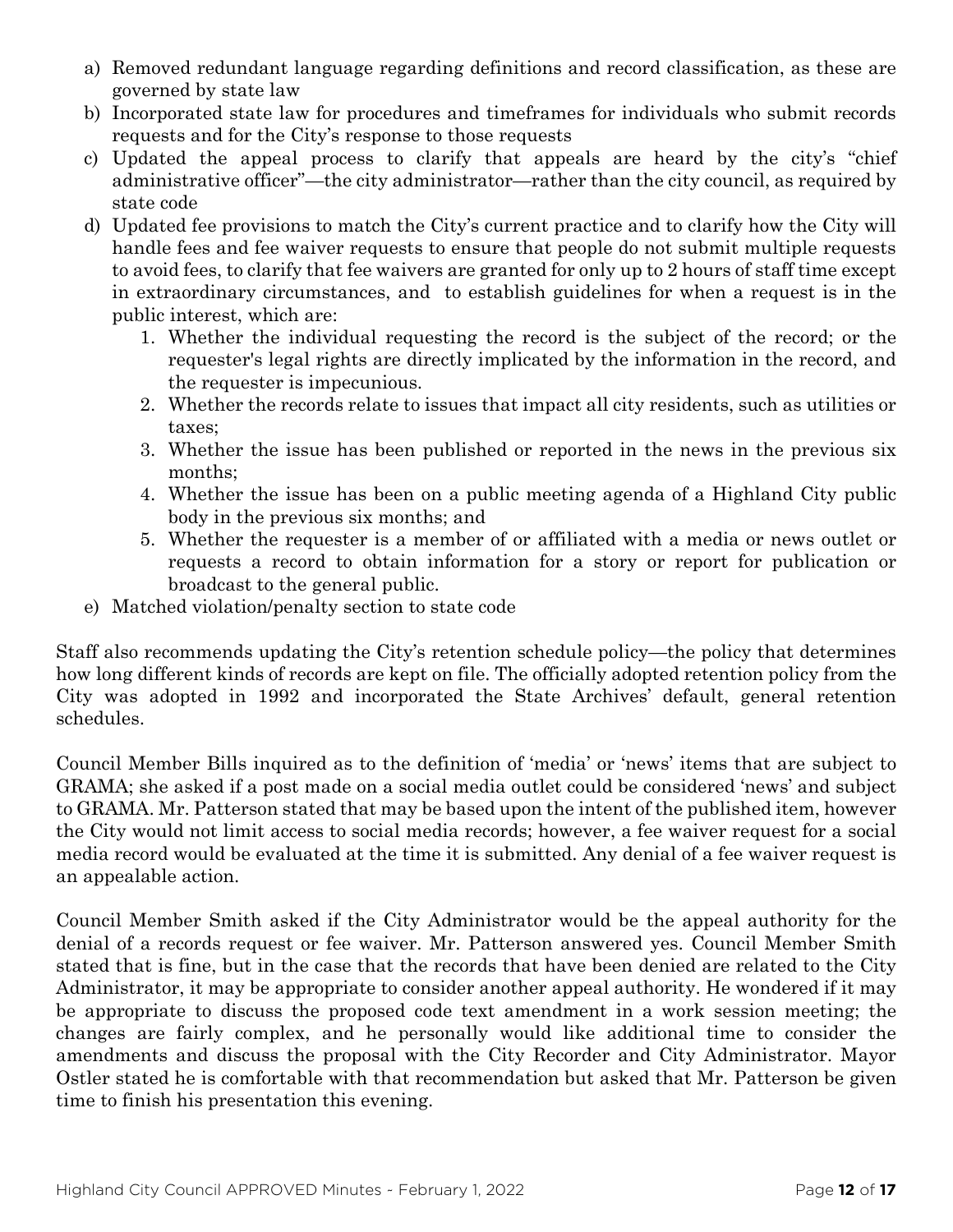Mr. Patterson concluded by reviewing the appeals process included in the proposed ordinance. He then engaged in high level discussion with the Council regarding examples of records that are public and subject to GRAMA; fees associated with a response to a GRAMA request; retention schedules; and the appeal process. The Council concluded they are supportive of Council Member Smith's recommendation to table the proposed ordinance and discuss the matter further in a work session before taking formal action on the matter.

*Council Member Scott L. Smith MOVED to CONTINUE the item regarding Title 2 Chapter 28 of the Municipal Code and the resolution establishing the Highland City Retention Schedule Policy for further discussion.* 

*Council Member Brittney P. Bills SECONDED the motion.*

*The vote was recorded as follows:*

| Council Member Timothy A. Ball   | Yes |
|----------------------------------|-----|
| Council Member Brittney P. Bills | Yes |
| Council Member Sarah D. Petersen | Yes |
| Council Member Kim Rodela        | Yes |
| Council Member Scott L. Smith    | Yes |

*The motion passed 5:0.* 

#### **6. ACTION: ENCROACHMENT AGREEMENT WITH UNITED STATES BUREAU OF RECLAMATION ASSOCIATED WITH THE MURDOCK PRESSURIZED IRRIGATION PUMP STATION** *Administrative*

The City Council will discuss an encroachment agreement with the United States Department of the Interior Bureau of Reclamation (BOR) regarding the access across the Central Utah Project Jordan Aqueduct Reach 4 and Alpine Aqueduct Reach 3.

City Engineer/Public Works Director Spencer explained that as a part of the permits for the Murdock Pump Station, the City is required to enter into an Encroachment Agreement with the BOR. The agreement is for the piping that leads to the pump station from the turnout of the Murdock Canal and for a driveway that will cross the easement. Staff recommends approval of the agreement.

*Council Member Sarah D. Petersen MOVED that the City Council approve the Easement Encroachment Agreement with the United States Department of the Interior Bureau of Reclamation and authorize the Mayor to sign the agreement.*

*Council Member Kim Rodela SECONDED the motion.*

*The vote was recorded as follows:*

| Council Member Timothy A. Ball   | Yes |
|----------------------------------|-----|
| Council Member Brittney P. Bills | Yes |
| Council Member Sarah D. Petersen | Yes |
| Council Member Kim Rodela        | Yes |
| Council Member Scott L. Smith    | Yes |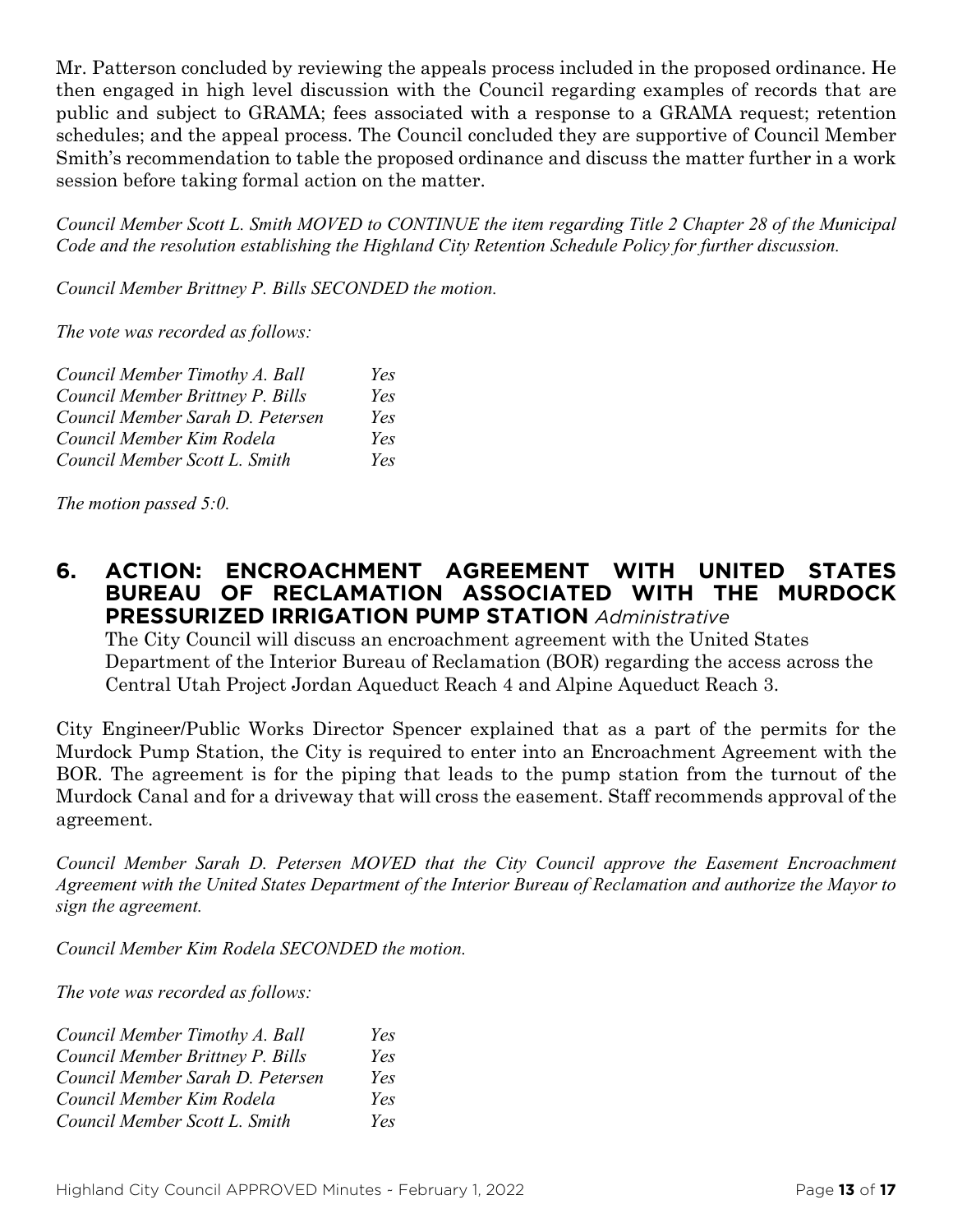**7. DISCUSSION: OPTIONS TO CONNECT TRAIL SYSTEMS** *Administrative* The City Council will review and discuss options to connect Highland City trails to Alpine and Draper. The Council will take appropriate action.

Planner & GIS Analyst Smith explained the City Council directed staff to look at possible routes to connect the Highland City trail system to Alpine and Draper. The goal is to make public connections to the Bonneville Shoreline, Pfeifferhorn, and Hogs Hollow trails. She presented four different options for the Council to consider: PI Pond, Beacon Hills Plat I, Twin Bridges Trail, and Beacon Hills Park. She engaged in discussion with the Council regarding the pros and cons of each option, some of the constraints on the properties that are subject to each option, and the potential costs associated with each option. At the conclusion of the discussion, City Administrator/Community Development Director Crane stated that Administration is seeking direction from the Council, but it may be necessary to take action on this matter in two parts. It may be that the Council needs to select one of the optional routes for a temporary option for now, and then explore other permanent options. With the weather improving, it would be nice for the City to be able to advertise trail access that provides connectivity to the areas people want to get to.

Council Member Smith asked if Alpine City is willing to consider participating financially in improving the Pfeifferhorn trail. Mr. Crane stated that he can reach out to determine if they are willing to participate. Council Member Bills indicated she can reach out to the Mayor of Alpine to discuss the matter with her; there have also been discussions with Alpine and Draper as part of the Mountainland Association of Governments (MAG) meetings about trail connectivity.

Mayor Ostler then invited public input regarding the matter.

Lane Stevens stated he is an Alpine resident, and he is seeking clarification on how any of the options would provide connectivity to the Draper trail system; he would like to understand plans for future connectivity.

Rick Louder stated he lives at the base of Hogs Hollow and stated that he has strong opinions as to why fencing has been installed to restrict access to certain areas along the trail; he has been part of organizing a Limited Liability Corporation (LLC) with a goal of saving trails. They have raised \$20,000 and hired an attorney to address access issues and any collaboration or involvement from the City would be welcome at this point.

Lane Stevens re-approached and stated that the local high schools have mountain biking teams, each with 700 riders; Hogs Hollow represents a main artery from which riders can be pushed into the hills and that type of connectivity is not available, that is problematic. He stated there are many thousands of other hikers, bikers, and equestrians that are using the hillsides and ensuring access to the area is vital.

Chris Howden stated he uses the trails every day, even in the wintertime. He also rides his horses in the area. His recommendation is to provide multiple access points to disperse users of the trail system. Parking is an issue as the current access point is off of a residential street. Access from the pond or from Alpine would be brilliant as well.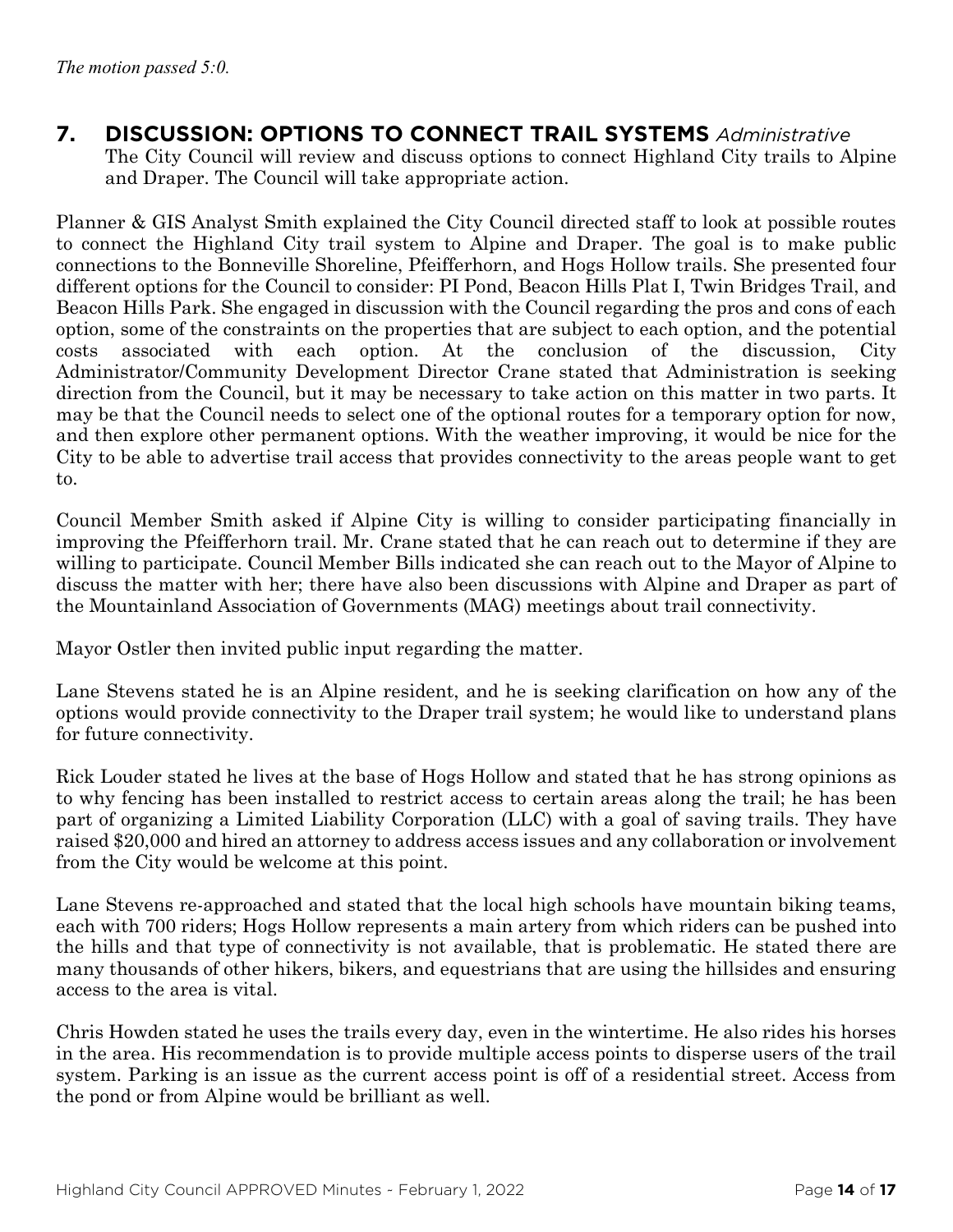Todd Richie asked what would trigger legal action on this matter. He then stated he has talked with Perry Homes about access through their property near the gulley and he asked if the City has looked into that.

Mayor Ostler stated that the City wants to try to keep all of its options open before pursuing any type of legal action; however, if negotiations are unsuccessful, legal action will be considered. He stated that the City can get through the Perry Homes property, but there are other private property owners in that area that have not approved access through their property for trail connectivity.

There were no additional members of the public appearing to be heard.

In response to Mr. Stevens' comments, Ms. Smith presented the Alpine master trails plan to identify planned future connections as well as the private and public properties that the trail would need to pass through.

Council Member Bills asked if there are costs associated with employing options three or four as temporary options. Mr. Crane answered the only cost would be associated with public notification of that decision. Council Member Peterson stated she would be interested in understanding the potential impact of those temporary solutions, such as trail user parking on public streets or encroachment by trail users on private property. Mr. Crane stated that the City would need to have further discussion on encroachment matters if any of the options are pursued as permanent options and he is happy to bring residents into conversations of that issue. Mayor Ostler suggested that the City formalize its encroachment policy before approaching residents about a public trail encroaching on their private property.

The Council continued with high level philosophical discussion and debate about the optimal options for the City to pursue at this time; they ultimately determined to support option four as a temporary solution while taking additional time to pursue negotiations aimed at implementing option one as the permanent solution. Council Member Smith encouraged City Administration to coordinate with Alpine City officials regarding joint participation in improving the trail head and building adequate parking facilities for the trail.

## **9. MAYOR/COUNCIL AND STAFF COMMUNICATION ITEMS**

The City Council may discuss and receive updates on City events, projects, and issues from the Mayor, City Council members, and city staff. Topics discussed will be informational only. No final action will be taken on communication items.

#### **a. Hobby Breeders Ordinance Update –** *Code Compliance Officer Brent Wallace*

Code Compliance Officer Wallace provided background information regarding 'hobby breeders' in the community; most of his enforcement activities regarding this matter are complaint driven. The City Code is unique in that it provides for a 'hobby breeders' license; this is not a license that is available in surrounding cities. The license gives the resident the ability to keep five dogs at their property, but in other cities this would constitute a kennel and this a use that is not allowed in residential areas. He is recommending that the City ordinance be amended to be similar to ordinances in place in American Fork, Cedar Hills, Draper, and Lehi. He suggested the City allow just three dogs and one litter up to four months of age; remove the 'hobby breeders' license completely; remove transient and show dog exemptions; and update vaccination requirements. He stated that it is difficult to enforce a code that is vague or ambiguous; people do not care how many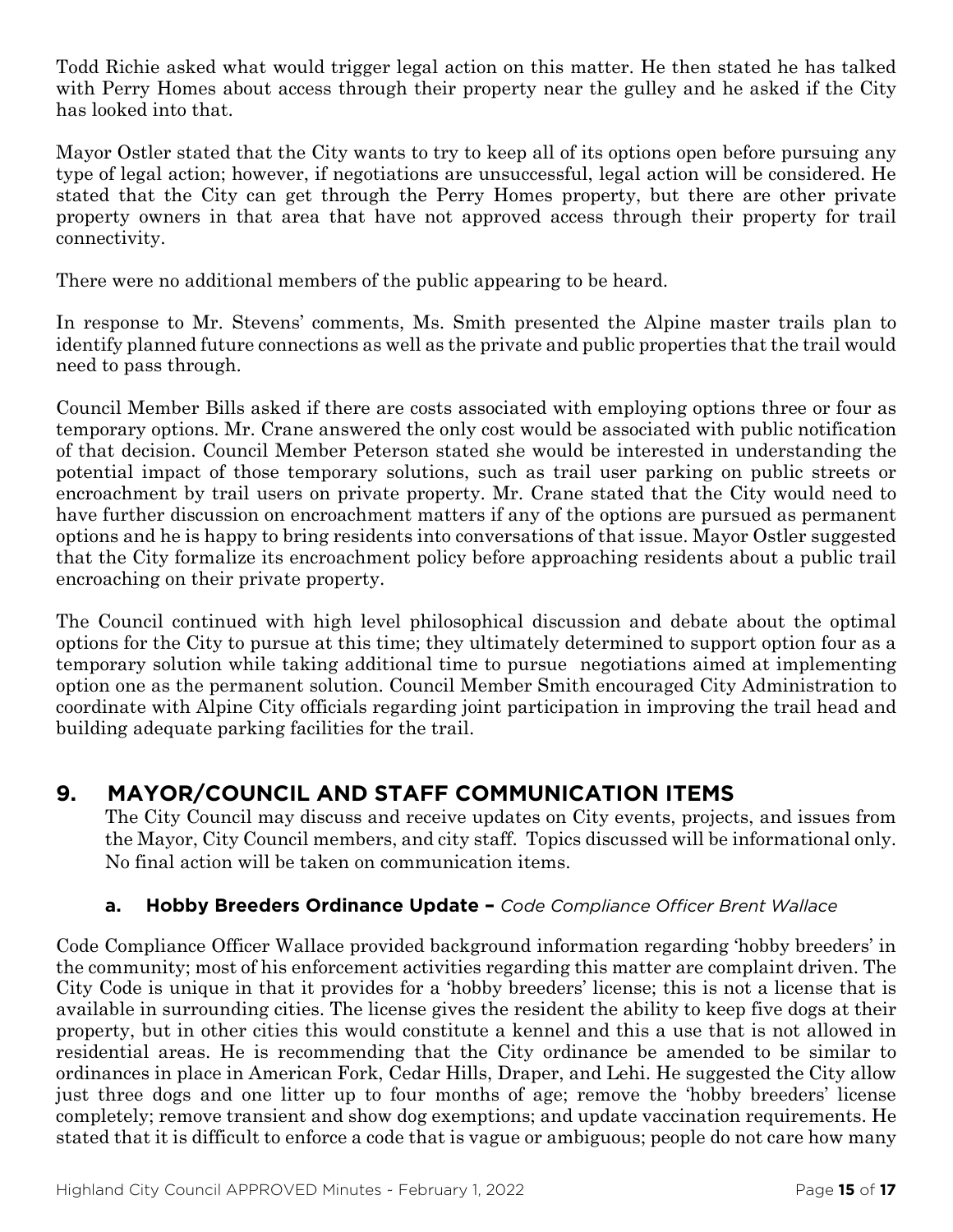dogs someone has, but they care if they are creating a nuisance by constantly barking. He asked for feedback from the Mayor and Council regarding the types of ordinance amendments they would support.

Council Member Rodela indicated that she likes the text from Lehi's ordinance. Council Member Peterson agreed and added she likes their mention of 'barking dogs' and the requirement to secure complaints from two separate residents to avoid situations where the City is getting involved in a dispute between two neighbors. She added that she has noticed many loose animals, specifically dogs, in her neighborhood.

Mr. Wallace then added that the City needs a dedicated animal control officer; the former officer retired, and the City needs to determine how to fill the vacancy created by her retirement. An officer can pick up loose dogs or any cats that are in traps.

Mayor Ostler facilitated discussion among the Council regarding the changes they would support in the ordinance. Mr. Wallace indicated he will use the feedback provided to draft an ordinance for the Council to consider in a future meeting.

### **b. 2022 Citizen Survey –** *Assistant City Administrator Erin Wells*

Assistant City Administrator Wells reviewed the draft survey that was created using the feedback provided by the Council at their last meeting; she facilitated discussion among the Council regarding the questions included on the survey, after which she noted she would like to send the survey to residents at the beginning of March. Surveys will be due March 31, 2022 and one survey response can be submitted per adult. There will also be space at the end of the survey for residents to provide feedback regarding any topic. Council Member Rodela stated she feels it would be good to cut down the length of the survey as people will be more likely to complete the survey if they know it will not take too much time. Ms. Wells agreed and stated she would like to reduce the number of questions to 20, which means five questions will need to be eliminated. There were no objections voiced to reducing the number of questions, though Mayor Ostler indicated that it is important for the Council to consider what they are going to do with the information they gather through the survey.

#### **9c. Highland Glen Ducks**

City Engineer/Public Works Director Spencer stated that at the end of last summer the City posted a sign at Highland Glen Pond about water quality because of the lack of water. Hopefully there will be more water this year and it will be possible to fill the pond with fresh water, but ducks are a problem at the pond. The City is working with the Department of Wildlife Resources (DWR) to help remove those ducks that are not migratory in nature. However, ducks are attracted to the pond by people who are feeding them. If the residents desire a pond that they can swim in, it is vital to reduce the number of ducks at the pond. He asked the Council if they would like to leave the ducks alone or engage DWR to remove the ducks.

There was discussion among the Council regarding the number of ducks at the pond; the appropriate number to keep at the pond to keep the water clean; and what DWR does with the ducks once they are removed from the pond. Council Members Bills, Rodela, and Smith indicated they are in favor of engaging DWR to remove the ducks in order to improve the water quality at the pond.

#### **d. Future Meetings**